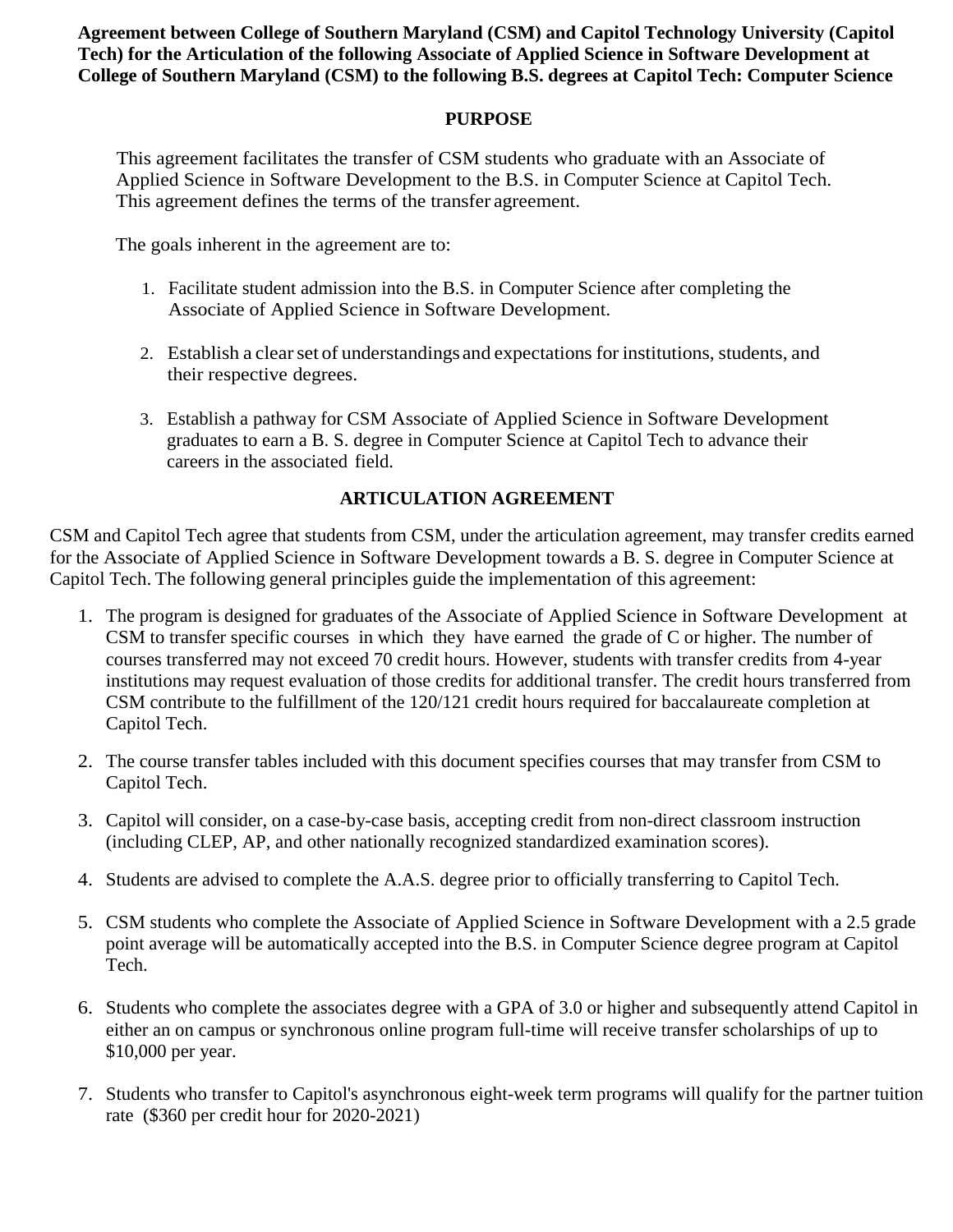- 8. At the request of CSM, Capitol Tech will provide general information on the academic progress of CSM students enrolled in any of the Capitol Tech's B.S. programs. Any feedback must adhere to FERPA requirements.
- 9. The Capitol Tech BS in Construction Safety is a Board of Certified Safety Professionals (BCPS) QAP program. Upon graduation, graduates of a BCPS QAP program like this are eligible to apply for the Graduate Safety Practitioner® (GSP®), a BCSP-approved credential necessary to apply for the Certified Safety Professional® (CSP®). In order for Capitol Tech to obtain this status, all the safety, math, and science courses we offer in this program include their mandatory criteria.
- 10.CSM and Capitol Tech agree to monitor the performance of this agreement when any changes to program curriculum occur.
- 11.CSM and Capitol Tech agree to publicize this agreement on their web sites.
- 12.The course transfer tables are subject to a five-year review for updating and revising as necessary by the appropriate CSM and Capitol Tech officials without affecting the signed agreement.
- 13.Either party may terminate the agreement with 60 days advance written notice to the other. Termination of the agreement will not affect any students currently enrolled in the Associate of Applied Science in Software Development who are taking courses at Capitol or who are accepted into the Bachelor of Science in Computer Science at Capitol Tech.
- 14.This agreement becomes effective on the date that the last authorizing party has signed the agreement. The last signer will write the date on the signature page.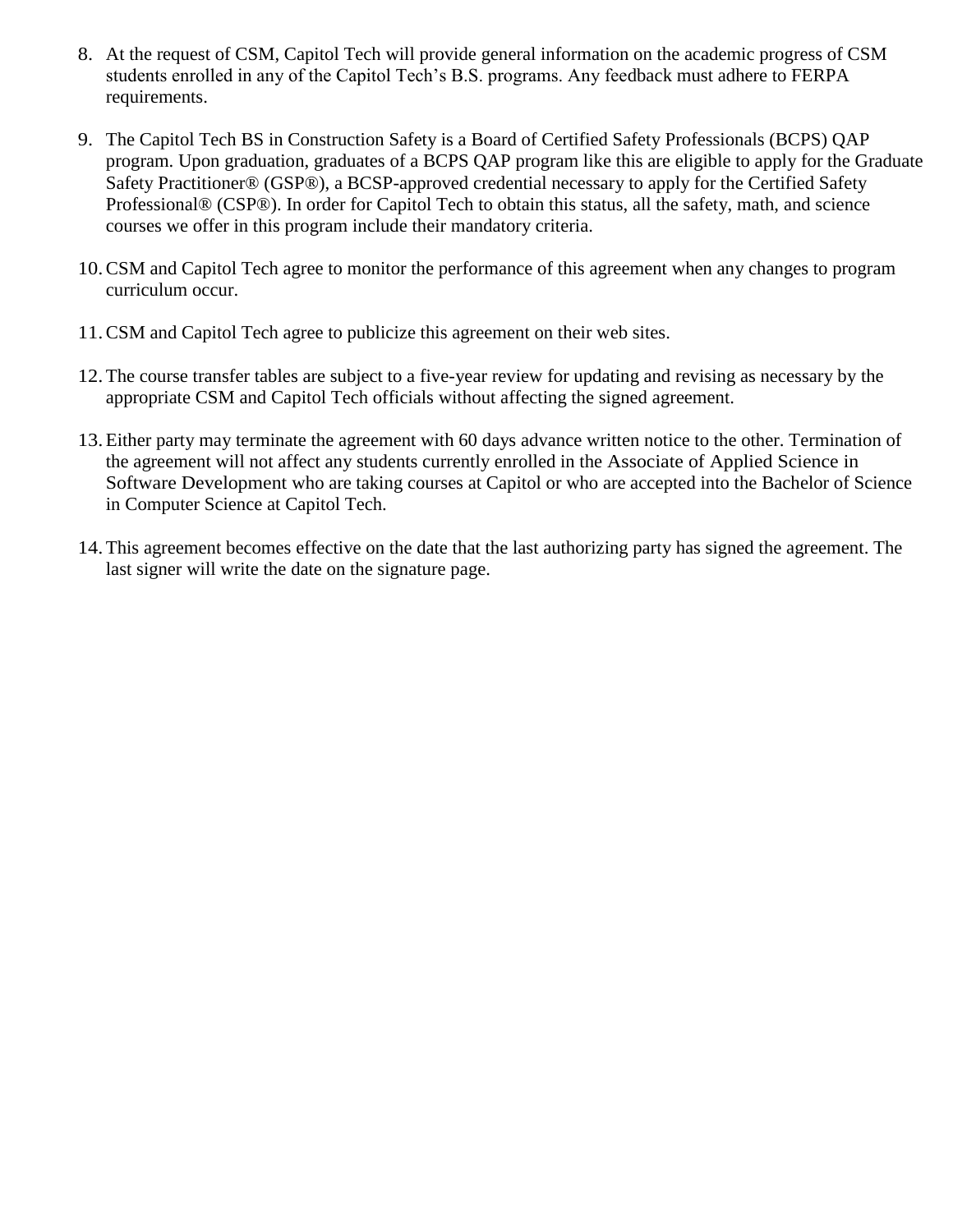#### **COURSE REQUIREMENTS FOR COMPUTER SCIENCE**

**Bachelor of Science (122 Credits)** 

**30 credits must be taken at Capitol**

|                                   | <b>COURSE NUMBER, TITLE and NUMBER of CREDITS</b>                                  | <b>COURSE NUMBER, TITLE and NUMBER of CREDITS</b> |                                                                                                                   |  |
|-----------------------------------|------------------------------------------------------------------------------------|---------------------------------------------------|-------------------------------------------------------------------------------------------------------------------|--|
| <b>Computer Science</b>           |                                                                                    | <b>60 Credits</b><br><b>Transferred Course</b>    | <b>Science</b><br><b>6 Credits</b><br><b>Transferred Course</b>                                                   |  |
|                                   | CS-120 Intro to Programming Using Python (3)                                       | CSC-1110                                          | PH-201 General Physics I (3)                                                                                      |  |
|                                   | CS-130 Intro to Programming Using Java (3)                                         | $CSC-2591(3)$                                     | <b>SCE-1010</b><br>Science Elective (3)                                                                           |  |
|                                   | $CS-150$ Programming in C $(3)$                                                    |                                                   |                                                                                                                   |  |
|                                   | $CS-200$ Programming in $C++(3)$                                                   | $CSC-1390(3)$                                     | <b>Humanities/Social Sciences/English</b><br><b>18 Credits</b>                                                    |  |
|                                   | CS-220 Database Management (3)                                                     | <b>ITS-1120</b>                                   | EN-101 English Communications I (3)<br><b>ENG-1010</b>                                                            |  |
|                                   | CS-225 Intermediate Java Programming (3)                                           | $CSC-2592(3)$                                     | <b>ENG-2050</b><br>EN-102 English Communications II (3)                                                           |  |
|                                   | CS-230 Data Structures (3)                                                         |                                                   | $HU-331$ or $HU-332$ Arts and Ideas (3)                                                                           |  |
|                                   | CS-240 Intro to Data Mining (3)                                                    |                                                   | SS-351 Ethics (3)                                                                                                 |  |
|                                   | CS-310 Computer Algorithms (3)                                                     |                                                   | <b>ECN-1015</b><br>Social Science Elective (3)                                                                    |  |
|                                   | CS-330 IPhone App Development (3) OR<br>CS 305 Android App Development (3)         |                                                   | COM-1350<br>Humanities Elective (3)                                                                               |  |
|                                   | CS-360 Text Mining & Natural Lang Proc (3)                                         |                                                   | <b>Mathematics</b><br>17 Credits                                                                                  |  |
|                                   | CS-370 Computer Vision (3)                                                         |                                                   | MA-124 Discrete Mathematics (3)                                                                                   |  |
|                                   | CS-405 Intro/Software Design w/UML (3)                                             |                                                   | MTH-1015<br>MA-128 Intro/Statistics (3)                                                                           |  |
|                                   | CS-440 Advanced Machine Learning (3)                                               |                                                   | MA-261 Calculus I (4)                                                                                             |  |
|                                   | CS-418 Operating Systems (3)                                                       |                                                   | MA-262 Calculus II (4)                                                                                            |  |
|                                   | CT-152 Introduction to Unix (3)                                                    |                                                   | MA-330 Linear Algebra (3)                                                                                         |  |
|                                   | CT-376 Javascript (3)                                                              | <b>ITS-2690</b>                                   | <b>Computer Sciences Electives</b><br><b>6 Credits</b>                                                            |  |
|                                   | CS 250 Intro Net Programming with C (3) OR                                         | ITS-2492                                          | <b>ITS-1050</b><br>1.CT-102                                                                                       |  |
|                                   | CS 356 Dynamic Web Page Development (3) OR<br>CT 406 WEB Programming Languages (3) |                                                   | <b>ITS-1070</b><br><b>Elective</b>                                                                                |  |
|                                   | CS-457 Senior Design Project I (3)                                                 |                                                   | <b>General Electives</b><br><b>6 Credits</b>                                                                      |  |
|                                   | CS-458 Senior Design Project II (3)                                                |                                                   | MTH-1150<br><b>Elective</b><br>1.                                                                                 |  |
|                                   |                                                                                    |                                                   | ITS-1205<br>2.<br><b>Elective</b>                                                                                 |  |
| <b>Technical</b>                  |                                                                                    | 9 Credits                                         | 6 credits of computer science or technical courses.                                                               |  |
|                                   | EL-204 Digital Electronics (3)                                                     |                                                   | a. NT-100, NT-150, CT-240 are recommended for students interested<br>in networking courses.                       |  |
|                                   | EL-262 Microprocessors/Microassembly (3)                                           |                                                   | b. CT-102, CS-356 and CT-406 are recommended for students interested<br>in constructing and maintaining websites. |  |
|                                   | EE-364 Computer Architecture (3)                                                   |                                                   | c. See department for other suggestions of electives.                                                             |  |
|                                   |                                                                                    |                                                   |                                                                                                                   |  |
| Evaluated by:                     |                                                                                    | Date:                                             | Schools transferred in from:                                                                                      |  |
| 1.                                |                                                                                    |                                                   | $T_1 =$<br>$T_2 =$                                                                                                |  |
| 2.                                |                                                                                    |                                                   | $T_3 =$<br>$T_4 =$                                                                                                |  |
| 3.                                |                                                                                    |                                                   | Comments:                                                                                                         |  |
| <b>Student First Name:</b><br>MI: |                                                                                    |                                                   |                                                                                                                   |  |
| Last Name:                        |                                                                                    |                                                   |                                                                                                                   |  |

**Students are required to complete FS-100 (Freshman Seminar) unless the student has transferred 24 credit hours or greater. A student may be required to complete MA-005, MA-112, MA-114, EN-001, and CS-100, based on placement test results.**

.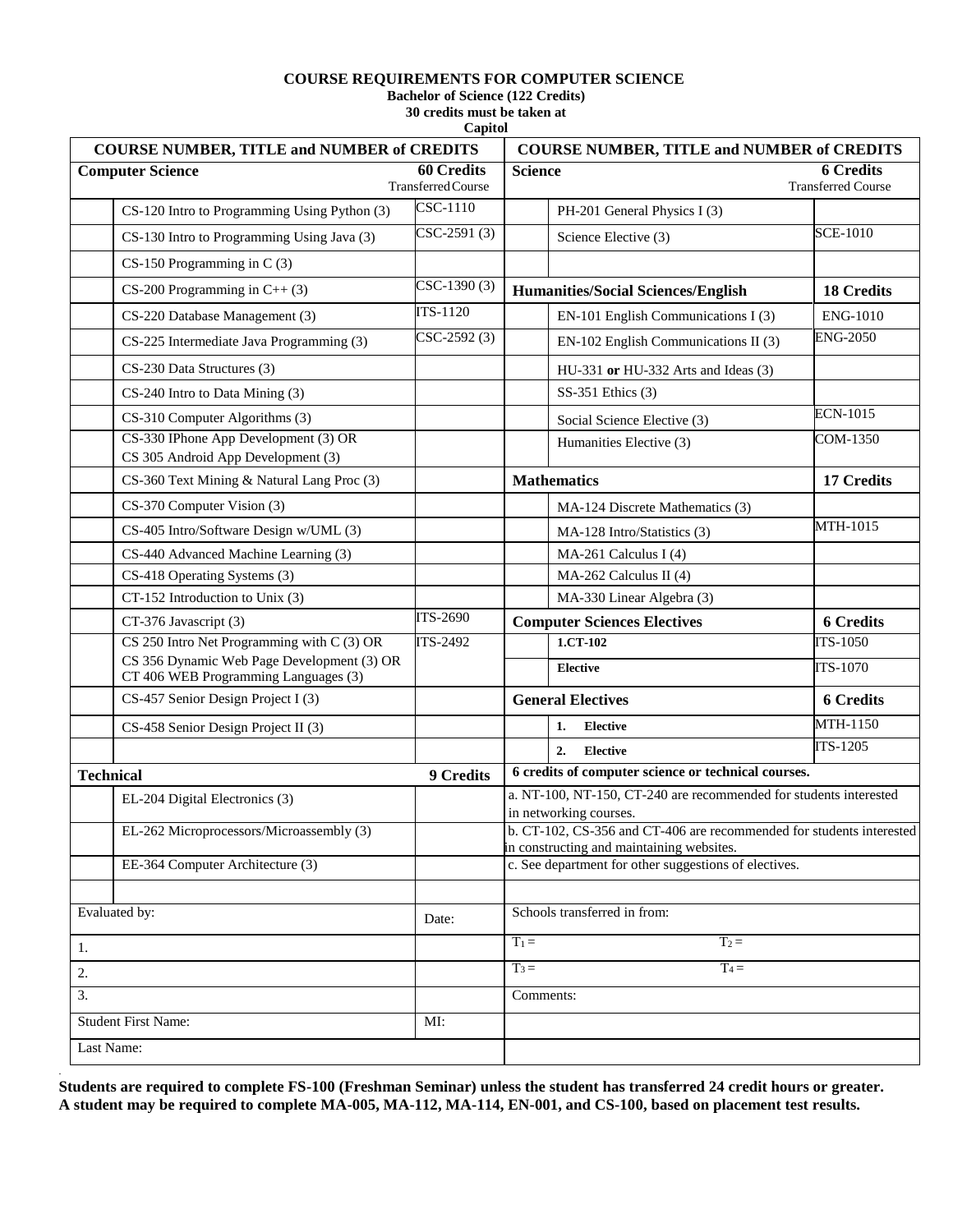### **Authorizing Signatures**

| This agreement is authorized for implementation on the | day of       | 2020. |
|--------------------------------------------------------|--------------|-------|
|                                                        | Sep 24, 2020 |       |

Bradford L. Sims, PhD Dr. Eileen Abel<br>President Vice President of Vice President of Vice President of Vice President of Vice President of Vice President of Vice President of Vice President of Vice President of Vice Preside

Capitol Technology University

 $\mathbf{C}$  $\sim$  $\frac{1}{\text{Brad}$   $\text{Gup}/\text{Gup}}$   $\frac{1}{\text{Brad}$   $\text{Sep 24, 2020 16:11 EDT}}$ en Abel (Sep 24, 2020 16:50 EDT)

Vice President of Academic Affairs<br>College of Southern Maryland

[\\_\\_\\_\\_\\_\\_\\_\\_\\_\\_\\_\\_\\_\\_\\_\\_\\_\\_\\_\\_\\_\\_\\_\\_](https://adobecancelledaccountschannel.na2.documents.adobe.com/verifier?tx=CBJCHBCAABAAhIMW16uLYUF2ylu4heuwEMmrbykddORt) Stephen J. McCaskey, PhD Vice President for Academic Affairs Capitol Technology University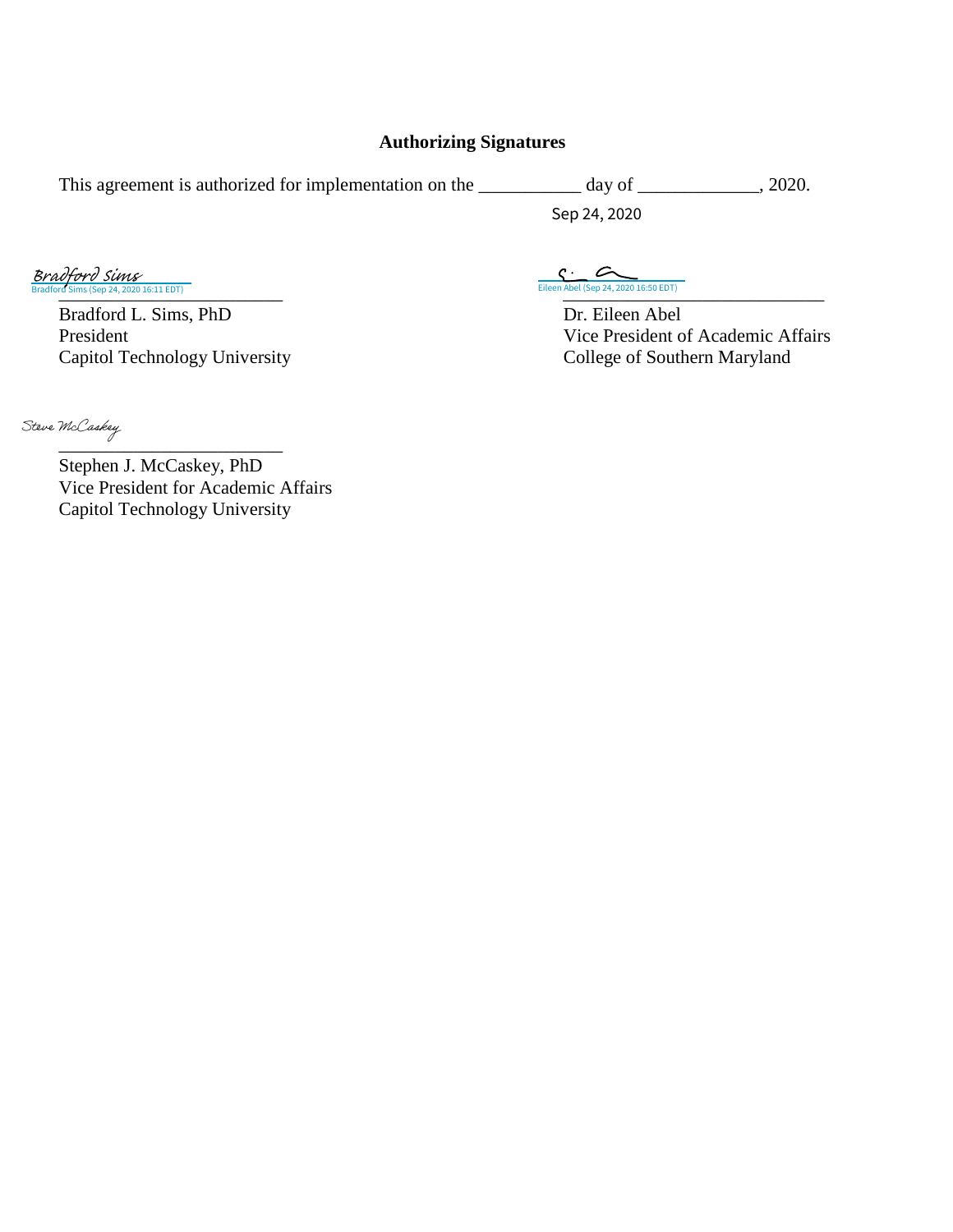# CSM & Capitol Technology University Software Development to Computer Science Articulation Agreement for Signature

Final Audit Report 2020-10-12

| Created:        | 2020-09-24                                   |
|-----------------|----------------------------------------------|
| By:             | Jacquelyn Rogers (jgrogers@csmd.edu)         |
| Status:         | Signed                                       |
| Transaction ID: | CBJCHBCAABAAhIMW16uLYUF2ylu4heuwEMmrbykddORt |

## "CSM & Capitol Technology University Software Development to Computer Science Articulation Agreement for Signature" History



- $\mathbb{E}$  Document emailed to Eileen Abel (edabel@csmd.edu) for signature 2020-09-24 - 7:01:20 PM GMT
- Document emailed to Bradford Sims (bsims@captechu.edu) for signature 2020-09-24 - 7:01:20 PM GMT
- Document emailed to steve mccaskey (sjmccaskey@captechu.edu) for signature 2020-09-24 - 7:01:20 PM GMT
- **Email viewed by Bradford Sims (bsims@captechu.edu)** 2020-09-24 - 8:10:41 PM GMT- IP address: 96.244.7.205
- $\mathbb{Z}_{\bullet}$  Document e-signed by Bradford Sims (bsims@captechu.edu) Signature Date: 2020-09-24 - 8:11:04 PM GMT - Time Source: server- IP address: 96.244.7.205
- **Email viewed by Eileen Abel (edabel@csmd.edu)** 2020-09-24 - 8:50:31 PM GMT- IP address: 74.96.211.129
- $\mathscr{O}_\blacksquare$  Document e-signed by Eileen Abel (edabel@csmd.edu) Signature Date: 2020-09-24 - 8:50:39 PM GMT - Time Source: server- IP address: 74.96.211.129
- **Email viewed by steve mccaskey (sjmccaskey@captechu.edu)** 2020-10-12 - 5:13:01 PM GMT- IP address: 69.140.132.189